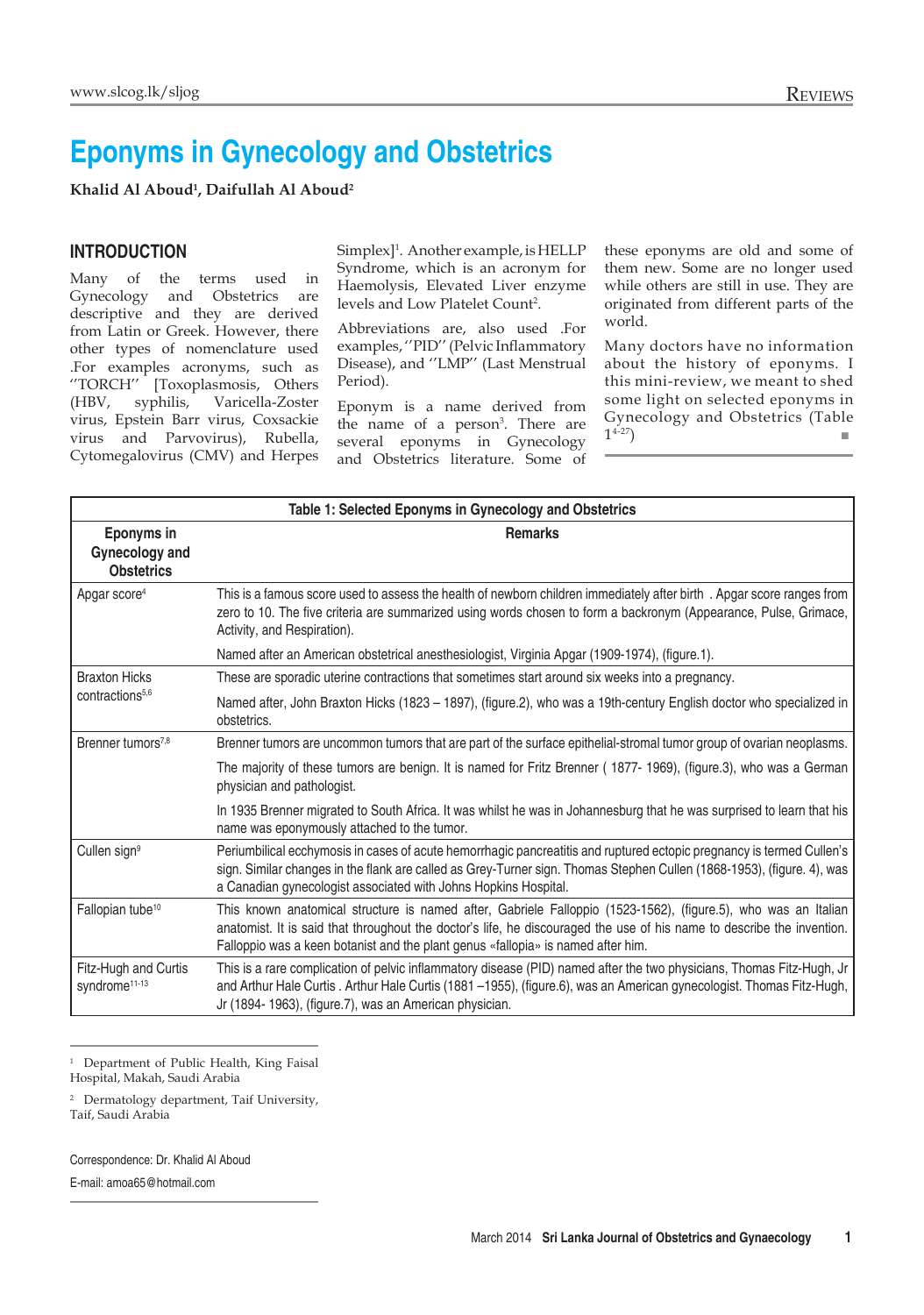| Gartner cyst <sup>14</sup>                | It is usually an asymptomatic vaginal cyst, which develops from the wolffian duct remnants in the vaginal wall Named<br>after, Hermann Treschow Gartner (1785-1827), who was a Danish surgeon and anatomist.                                                                                                      |
|-------------------------------------------|-------------------------------------------------------------------------------------------------------------------------------------------------------------------------------------------------------------------------------------------------------------------------------------------------------------------|
| Gaskin maneuver <sup>15</sup>             | Also, known as all-fours maneuver . It consists of moving the laboring patient to her hands and knees. This technique<br>is used for reducing shoulder dystocia in laboring women. It is named after, Ina May Gaskin, (figure.8), an American<br>Midwife.                                                         |
| Hydatids of<br>Morgagni <sup>16-18</sup>  | These are pedunculated, cystic structures arising from müllerian vestiges below the fallopian tube near the fimbria.<br>They usually are of no clinical significance unless the pedicle becomes twisted and infarction occurs. Giovanni<br>Battista Morgagni (1682 – 1771), (figure.9), was an Italian anatomist. |
| Kegel exercises <sup>19</sup>             | It refers to pelvic floor exercise, used for the treatment of many urogynecological disorders including urinary<br>incontinence. Arnold Henry Kegel (1894 - 1981), (figure.10) was an American gynecologist.                                                                                                      |
| Krukenberg's tumor <sup>20,21</sup>       | A malignant tumor of the ovary, usually bilateral, with fibromyxomatous stroma and scattered mucin secreting signet<br>cells .Named after, a German gynecologist and pathologist, Friedrich Ernst Krukenberg (1871-1946).                                                                                         |
| Meigs syndrome <sup>22-24</sup>           | It refers to the presence of ascites with hydrothorax in association with benign ovarian tumor. It is named for Joe<br>Vincent Meigs (1892-1963), (figure.11), a Harvard Medical School Professor of Gynecology.                                                                                                  |
| Papanicolaou's smear <sup>25</sup>        | Also called Pap test and Pap smear. It is a cytodiagnostic test for early detection of cervical cancer. Named after<br>George Nicholas Papanicolaou (1883-1962), (Figure. 12), who was a Greek-American cytologist and pathologist.                                                                               |
| Sheehan's syndrome <sup>26</sup>          | It refers to postpartum necrosis of the anterior pituitary gland, occurring as consequence of ischemia after severe<br>puerperal hemorrhage. It is named for Harold Leeming Sheehan (1900-1988), (figure.13), who was an English<br>pathologist.                                                                  |
| Stein-Leventhal<br>syndrome <sup>27</sup> | This is another name for polycystic ovarian syndrome (PCOS). A condition characterized by menstrual dysfunction,<br>anovulation, and signs of hyperandrogenism.                                                                                                                                                   |
|                                           | It is named after, Irving Freiler Stein (1887-1976), (figure.14), who was an American gynecologist and his colleague,<br>Michael Leo Leventhal (1901-1971), (figure.15).                                                                                                                                          |





**Thomas Stephen Cullen (1868-1953) Gabriele Falloppio (1523-1562) Arthur Hale Curtis (1881 –1955)**



**Virginia Apgar (1909-1974) John Braxton Hicks (1823-1897) Fritz Brenner (1877-1969)**





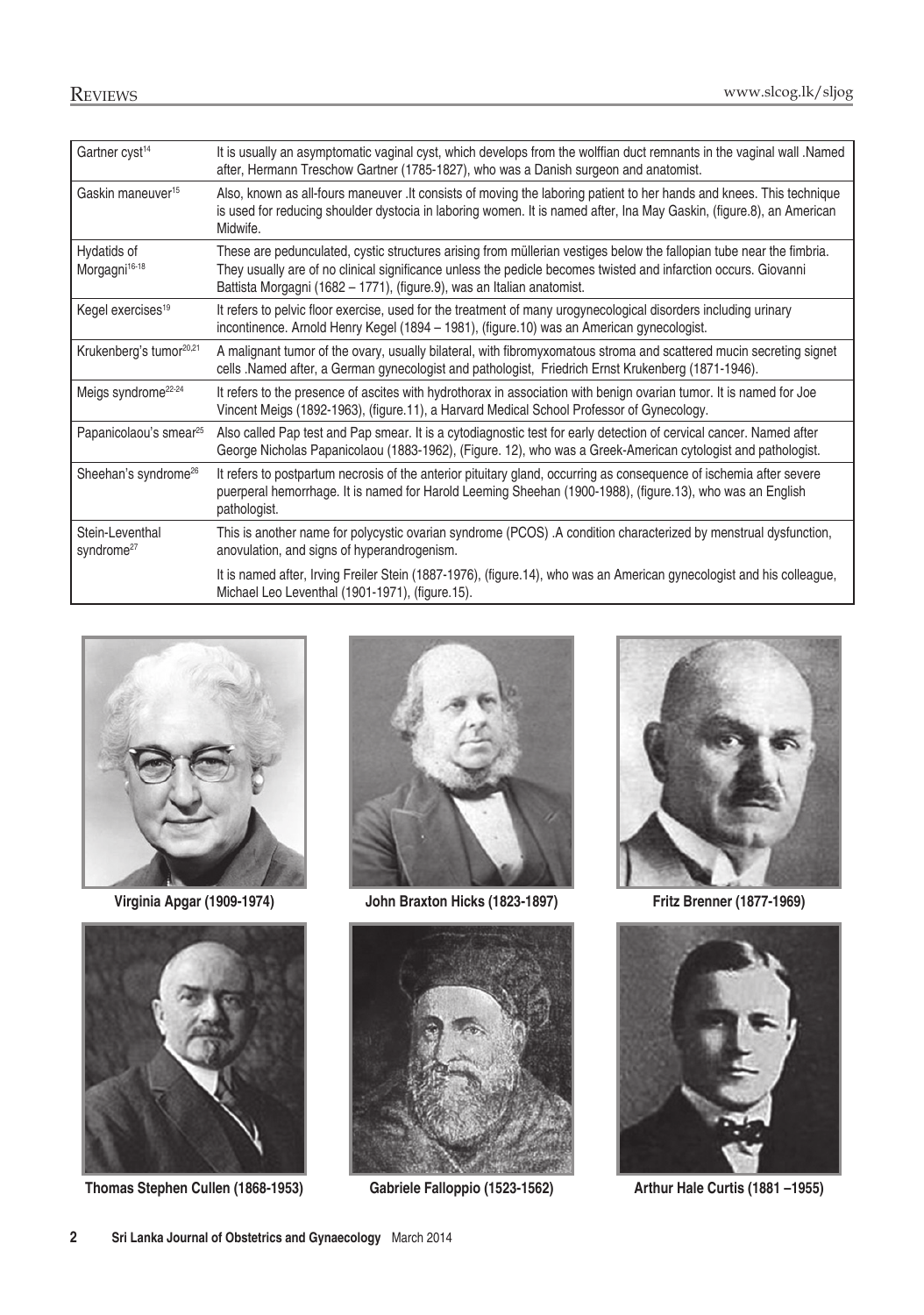





## **References**

- 1. De Carolis S, Santucci S, Botta A, Salvi S, Degennaro VA, Garufi C, Garofalo S, Ferrazzani S, Scambia G. The relationship between TORCH complex false positivity and obstetric outcome in patients with antiphospholipid syndrome. Lupus 2012; 21(7):773-5.
- 2. Ogu RN .Inimgba NM, Jamabo RS.







HELLP syndrome: a report of two cases. Niger J Med 2005; 14(3):322-4.

- 3. Jana N, Barik S, Arora N. Current use of medical eponyms--a need for global uniformity in scientific publications. BMC Med Res Methodol 2009; 9:18.
- 4. van Gijn J, Gijselhart JP. [Virginia Apgar and her scale]. Ned Tijdschr Geneeskd 2012; 156(1):A4031.



**Thomas Fitz-Hugh, Jr (1894-1963) Ina May Gaskin (1940- ) Giovanni Battista Morgagni (1682-1771)**



**Arnold Henry Kegel (1894-1981) Joe Vincent Meigs (1892-1963) George N Papanicolaou (1883-1962)**



**Harold Leeming Sheehan (1900-1988) Irving Freiler Stein (1887-1976) Michael Leo Leventhal (1901-1971)**

- 5. Dunn PM.John Braxton Hicks (1823-97) and painless uterine contractions. Arch Dis Child Fetal Neonatal Ed. 1999 Sep; 81(2):F157-8.
- 6. Hill WC, Lambertz EL. Let's get rid of the term "Braxton Hicks contractions".Obstet Gynecol 1990; 75(4):709-10.
- 7. Speert H. Obstetrical-gynecological eponyms: Fritz Brenner and Brenner